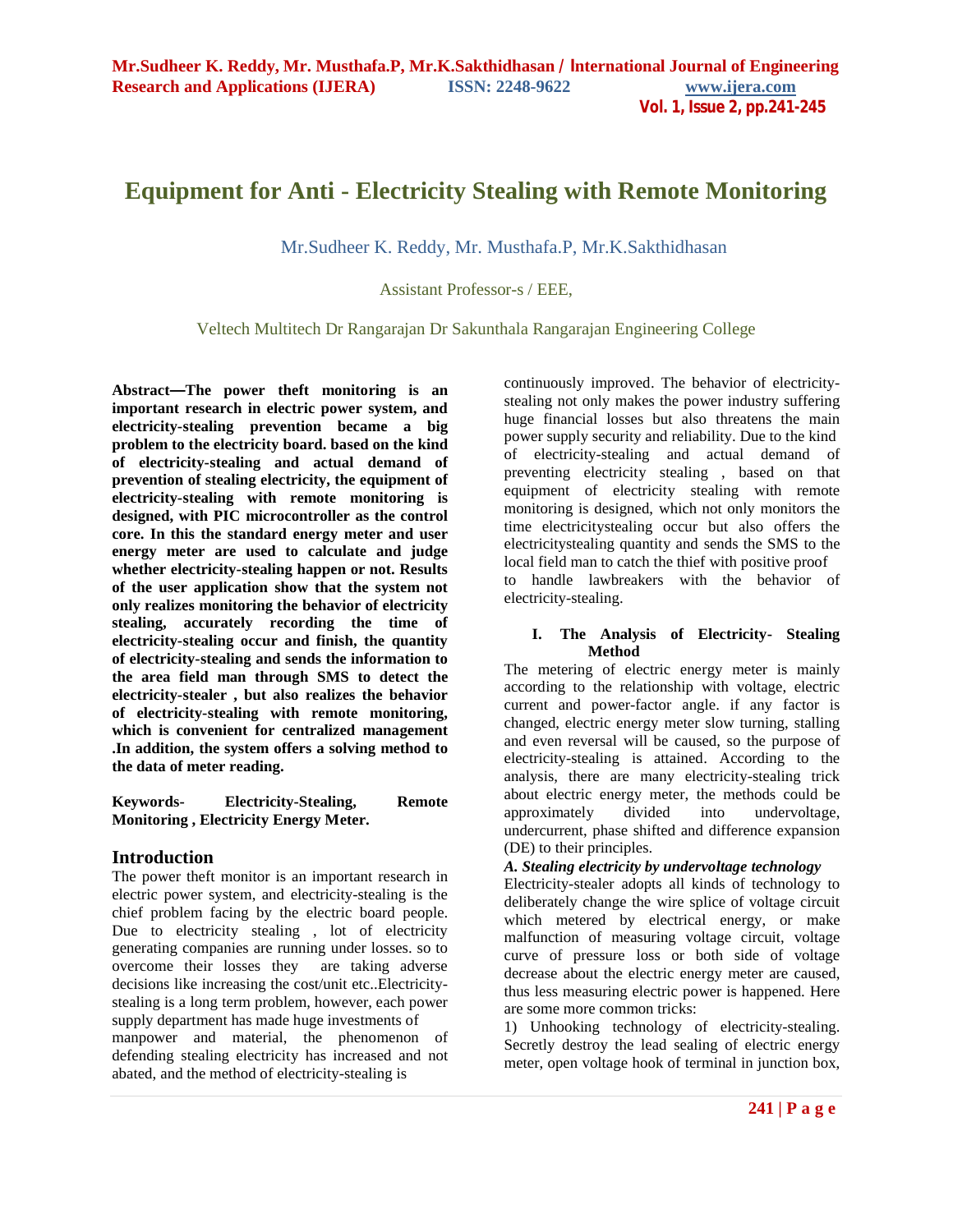and make no electric current through, all using quantity of electricity steal.(mostly used technique) 2) Loose zero curve technology. Open input zero curve of meter, ground output zero curve of meter.

3) One fire one ground technology. Take the ground. wire as naught line, generally take the water pipe or caliduct as ground wire, the risk is bigger(most dangerous).

# 4) Violated wire connection.

# *B. Stealing electricity by undercurrent technology*

Electricity-stealer adopts all kinds of technology to deliberately change the wire splice of electric current circuit which is metered by electrical energy, or makes malfunction of measuring electric current circuit, causes current curve of the electric energy meter through with no or part of electric current, thus less measuring electric power is happened. Here are some more common tricks:

1) Loop of short electric current, which makes the electric energy meter shift slow.(most used technique)

2) Cross meter to connect wire, added bypass to reel across electric energy meter, which makes no or less electric current through, stall or less measurement.

3) Exchange fire wire and zero wire.

# *C. Stealing electricity by phase-shifted technology*

Electricity-stealer adopts all kinds of technology to deliberately change normal wire connection of electric energy meter, takes use of specifically connecting method of inductance or capacitance to change the normal phase relationship of voltage and current in the loop of electric energy meter, thus the electric energy meter shift slow even reversal is happened. Here are some more common tricks:

1) Reverse the in and out fire wire. Make electric current in the current coil reverse, and the electric energy meter reverse.

2) Make the electric meter reverse by using external power supply. Adopt hand generator with voltage and current output or inverter power supply to joint into the electric meter, make the electric energy meter reverse rapidly.(rarely used technique and dangerous)

# *D. Stealing electricity by difference expansion (DE) technology:*

Electricity-stealer disconnects electric energy meter privately, adopts all kinds of technology to change inner structural performance of electric energy meter to cause itself error increase. Make use of current or mechanical force to destroy electric energy meter, and change its installation conditions, to make less

electric energy record. (this condition can be avoided by using digital energy meter).

Besides this above four electricity-stealing methods, the worst is that the user in private draw or connect wire disorderly to steal electricity without reporting enter, this stealing method with no meter always causes people injuring and fire accident easily, and so on. They should be enforced and punished strictly.

#### **II. System Hardware Realization**

#### *A. System composition*

The system has two parts, they are the link method facility and remote terminal facility in control room, principle as shown in the Fig.1, Fig.1 (a) is the remote terminal facility in control room, Fig.1 (b) is the link method facility.



Fig:1 Remote terminal facility in control room



The remote terminal facility in control room is made up by personal computer (PC) and GSM communication module. The special monitoring software is installed in PC to realize monitoring quantity of electricity in one pot and the state of electricity-stealing in long-distance. The link method facility is made up by PIC microcontroller, GSM communication module, door monitoring module in the user's meter, and standard energy meter module.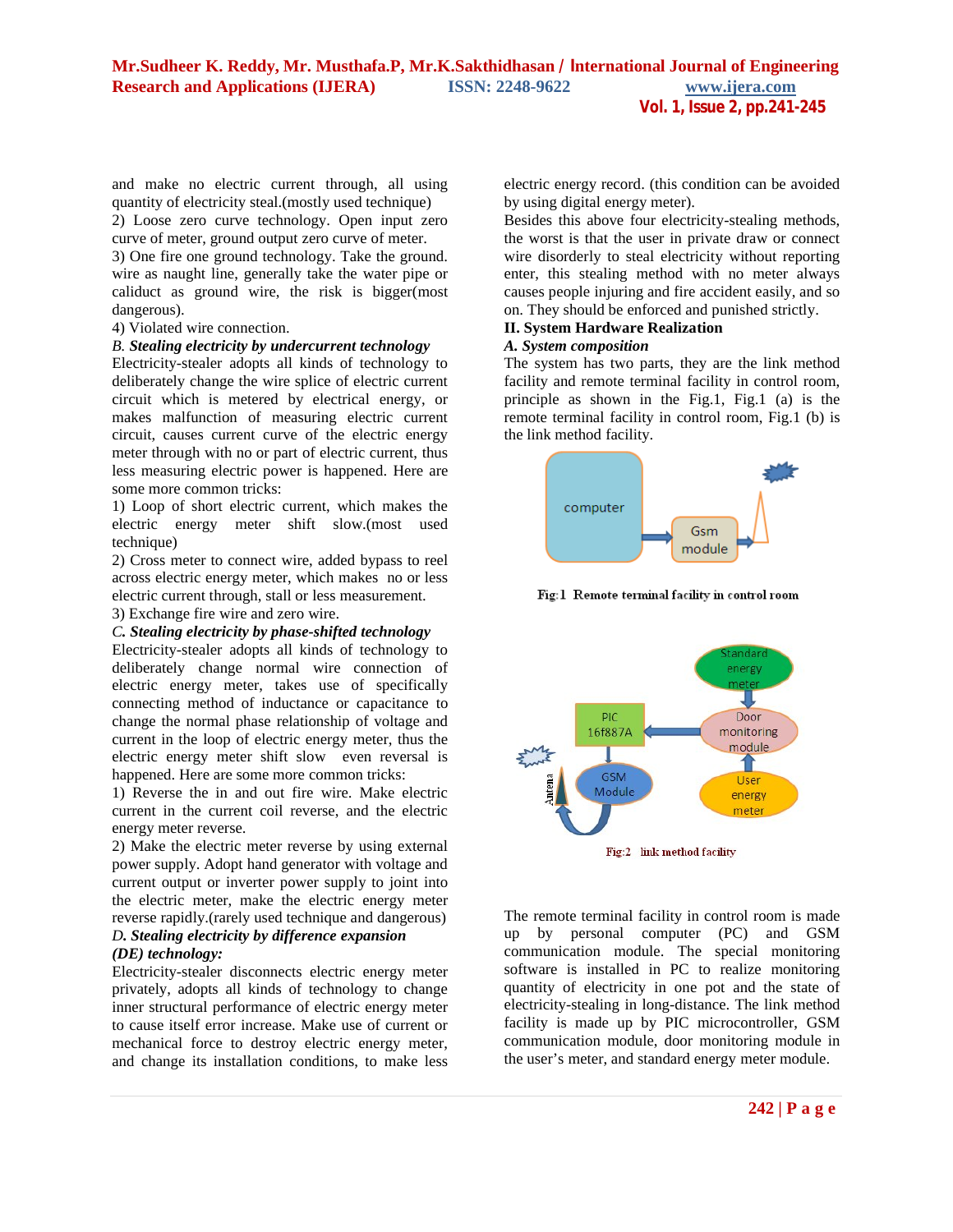GSM communication module realizes the wireless data transmission by using GSM mobile networks, transports the data to the remote terminal facility in control room in real time, these data contain the time of electricity-stealing , pocket door, and information of stealing to field man and so on .

## *B. The principle of system implementation*

#### 1) Link method of on-spot monitoring facility

It is a series link method which is used between standard electric energy meter and the user's singlephase electric energy meter. Standard electricity measure module is connected in series between the user single-phase electric energy meter and fire wire, zero wire of enter user, the output of standard electricity measure module and the user's singlephase electric energy meter are separately photoelectric isolated, then outputted to the microcontroller to measure electricity. The link principle is shown in Fig.2.



#### Fig:3 Series link method

2) Electricity-stealing defense principle of link method facility

The using circuital voltage and current are monitored by standard electricity measure module in real time. When loaded by using electricity, standard electricity measure module outputs impulse which has a proportional relationship with power (the number of output impulse per kilowatt), the output of user singlephase electric energy meter also has a proportional relationship with power. If electricitystealing is took place, the user singlephase electric energy meter cannot measure accurately, then discrepancies will come up between the number of output impulse in standard electricity measure module and user single-phase electric energy meter in unit time, it is considered electricity-stealing happen or user electric energy abnormal when the discrepancies accumulative total arrives certain level. When the abnormity of electricity measure impulse in two paths is monitored by system software in control room, current time is record, the beginning time of electricity-stealing and alarm information are transmitted to the fieldman through GSM network.

At the same time, system separately counts the output impulse of standard electricity measure module and user electric energy meter, calculates the current real electric consumption and electric energy consumption record by user electric energy meter, this two difference value are the number of user

Electricity-stealing after stealing electricity. When electricity-stealing is finished, standard electricity measure module output impulse is in keeping with user single-phase electric energy meter, system considers electricity-stealing finish, and the software detects the stealing and displays the error message on the screen where the stealing is happening/happened and at the same time the details of the stealing are sent to the area fieldman through GSM network. System monitor the state of user's measuring pocket and standard measuring pocket. When measuring pocket door is illegal opened, magnetoelectricity which installed in measuring pocket is cut down by switch due to loose the magnetic field action. The illegal opened door is detected by the microcontroller(PIC 16f887A) .the information of opening time is sent to the remote control room. Then an message is displayed in the display in control room and at the same time the meter id where the meter door is opened is sent to the area fieldman through GSM network. If workers of electricity department need to do a relevant check to the user's measuring pocket, when ever they got special command from the control room.

## **IV. System Software Designing**

# *A. The software of remote terminal facility in control room*

The software of remote terminal facility in control room was developed by VC++ language, and embedded C.

Control software interface is showed in Fig.3.



Fig.3 Remote software interface in control room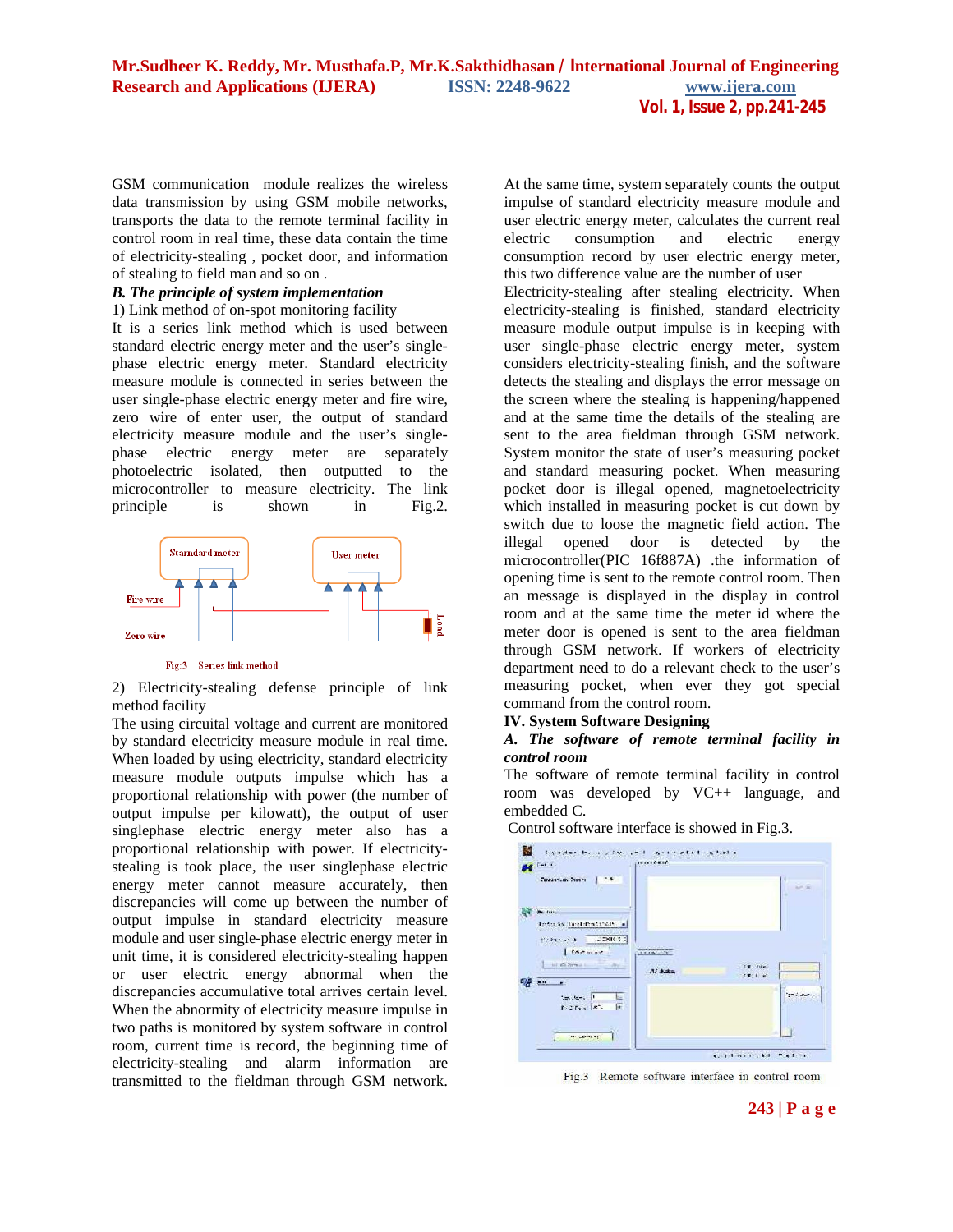# *B. The software of link method facility*

The software of link method facility adopts embedded C language, realizes collecting the output impulse signal of standard electricity measure module and user single-phase electric energy meter by using two paths of the terminal signal in external. realizes I/O signals, and also the control of GSM communication module by using serial port. Fig.4 gives out software control flow.



Fig.4. Software flow block diagram of on-the-spot monitoring facility

After system is powered on, firstly the initialization work of microcontroller memory and each module are carried, the initialization parameters of each memory and functional module are set up. Later, the system will separately judges the state of receive data of GSM communication module; the door of measuring pocket; and two paths of impulse signal, once the change of each state is tested, the corresponding function subprogram will be run, they conclude the command of receiving data and alarm when the door of measuring pocket is opened, computation about electricity quantity and the state of electricity-stealing, GSM alarms remotely when electricity-stealing and memory of the quantity of electricity-stealing are happened, and so on.

# **III. System experiment**

In order to test the system performance, standard user electric system is constructed in library; artificial behavior of electricity-stealing is imitated. When electricity-stealing starts, link method of monitoring facility begins to alarm electricity-stealing to the remote terminal facility in control room. After finishing electricity-stealing, the quantity of

electricitystealing and finish time to the remote terminal facility in control room and also sends the information to fieldman to catch the thief redhandedly. Make use of the standard electric energy meter of class 0.5 in the library to monitor the quantity of electricity-stealing, the five times measuring results showed in table 1. It can be seen that the maximal relative error is  $+0.57\%$  in the five times simulation from Table I, the accuracy is reached with the metrical requirement of electric energy meter.

| Error | The device Standard electricity<br>number quantity (kWh) measures quantity (kWh) $(kWh)$ |       |                      |         | Serial |  |
|-------|------------------------------------------------------------------------------------------|-------|----------------------|---------|--------|--|
|       |                                                                                          |       | 1 1.056 1.050 0.006  |         |        |  |
|       |                                                                                          |       | 2 1.118 1.123 -0.005 |         |        |  |
|       |                                                                                          |       | 3 1.106 1.104 0.002  |         |        |  |
|       |                                                                                          | 0.004 | 1004                 | 4 1 008 |        |  |
|       |                                                                                          |       | $51020$ $1022 - 002$ |         |        |  |

# **IV.Conclusion**

Due to electricity-stealing the electrical companies are running in losses and also the power quality is degrading. so to degrade the electricity stealing by catching the thief's with redhead by the information given by this technique, this method is developed . equipment of electricity-stealing with remote monitoring is designed, which realizes monitoring the time of electricity-stealing occur and finish, offering accurate compute of electricity-stealing quantity, and intimation will be given to fieldman based on GSM network. It turns out that, the system can accurate monitors the behavior of electricity-stealing, giving alarm prompt in time, reduces losses of electricitystealing to the minimum, decreases country property loss. In addition, system offers a solving method to the data of meter reading.

## **References**

- [1] LV Zhi-an, XIAO Yan-ping. Design and development of an intelligent antistealelectricity- power instrument. Electronic measurement technology, 2 006 , Vol. 29 , No.5: pp.93 -95.
- [2] CHEN Yong-qiang, QIAN Wei, WANG Fangbin. Anti-stealing Controller of Power Gau ge Based on ARM. Instrumentation Technology, 2007, Vol.1: pp.46-47.
- [3] SUN Feng-jie, LIU Zheng-fang, ZHANG Yongcan. Research on electricity anti-stealing system based on GPRS wireless communication.